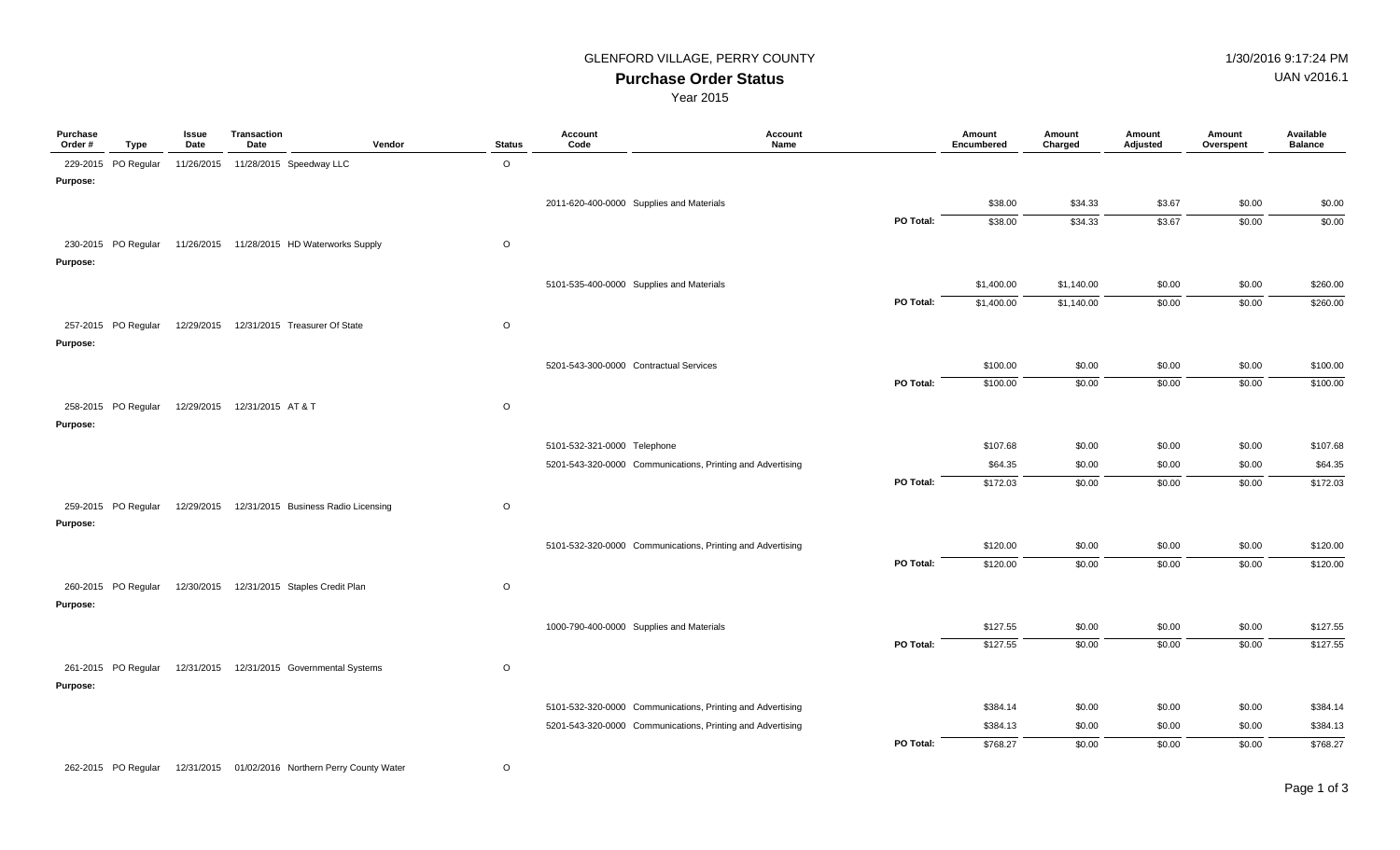## GLENFORD VILLAGE, PERRY COUNTY **1/30/2016** 9:17:24 PM

UAN v2016.1

**Purchase Order Status**

Year 2015

| Purchase<br>Order # | <b>Type</b>         | Issue<br>Date | Transaction<br>Date          | Vendor                                                     | <b>Status</b> | Account<br>Code                         | Account<br>Name | Amount<br>Encumbered | Amount<br>Charged | Amount<br>Adjusted | Amount<br>Overspent | Available<br><b>Balance</b> |
|---------------------|---------------------|---------------|------------------------------|------------------------------------------------------------|---------------|-----------------------------------------|-----------------|----------------------|-------------------|--------------------|---------------------|-----------------------------|
| Purpose:            |                     |               |                              |                                                            |               |                                         |                 |                      |                   |                    |                     |                             |
|                     |                     |               |                              |                                                            |               | 5101-533-300-0000 Contractual Services  |                 | \$2,331.29           | \$0.00            | \$0.00             | \$0.00              | \$2,331.29                  |
|                     |                     |               |                              |                                                            |               |                                         | PO Total:       | \$2,331.29           | \$0.00            | \$0.00             | \$0.00              | \$2,331.29                  |
|                     | 263-2015 PO Regular |               |                              | 12/31/2015 01/02/2016 American Electric Power              | $\circ$       |                                         |                 |                      |                   |                    |                     |                             |
| Purpose:            |                     |               |                              |                                                            |               |                                         |                 |                      |                   |                    |                     |                             |
|                     |                     |               |                              |                                                            |               | 2011-730-311-0000 Electricity           |                 | \$166.22             | \$0.00            | \$0.00             | \$0.00              | \$166.22                    |
|                     |                     |               |                              |                                                            |               | 2021-650-311-0000 Electricity           |                 | \$22.98              | \$0.00            | \$0.00             | \$0.00              | \$22.98                     |
|                     |                     |               |                              |                                                            |               | 2041-730-311-0000 Electricity           |                 | \$29.40              | \$0.00            | \$0.00             | \$0.00              | \$29.40                     |
|                     |                     |               |                              |                                                            |               | 5101-535-311-0000 Electricity           |                 | \$231.41             | \$0.00            | \$0.00             | \$0.00              | \$231.41                    |
|                     |                     |               |                              |                                                            |               | 5201-543-310-0000 Utilities             |                 | \$850.03             | \$0.00            | \$0.00             | \$0.00              | \$850.03                    |
|                     |                     |               |                              |                                                            |               |                                         | PO Total:       | \$1,300.04           | \$0.00            | \$0.00             | \$0.00              | \$1,300.04                  |
|                     | 264-2015 PO Regular |               |                              | 12/31/2015 01/02/2016 Ohio Bureau of Workers Compensation  | $\circ$       |                                         |                 |                      |                   |                    |                     |                             |
| Purpose:            |                     |               |                              |                                                            |               |                                         |                 |                      |                   |                    |                     |                             |
|                     |                     |               |                              |                                                            |               | 1000-725-225-0000 Workers' Compensation |                 | \$129.00             | \$0.00            | \$0.00             | \$0.00              | \$129.00                    |
|                     |                     |               |                              |                                                            |               |                                         | PO Total:       | \$129.00             | \$0.00            | \$0.00             | \$0.00              | \$129.00                    |
|                     | 266-2015 PO Regular |               | 12/31/2015 01/05/2016 AT & T |                                                            | $\circ$       |                                         |                 |                      |                   |                    |                     |                             |
| Purpose:            |                     |               |                              |                                                            |               |                                         |                 |                      |                   |                    |                     |                             |
|                     |                     |               |                              |                                                            |               | 5201-542-321-0000 Telephone             |                 | \$1.88               | \$0.00            | \$0.00             | \$0.00              | \$1.88                      |
|                     |                     |               |                              |                                                            |               |                                         | PO Total:       | \$1.88               | \$0.00            | \$0.00             | \$0.00              | \$1.88                      |
|                     | 267-2015 PO Regular |               |                              | 12/31/2015 01/05/2016 Isacc Wiles Burkholder & Teetor, LLC | $\circ$       |                                         |                 |                      |                   |                    |                     |                             |
| Purpose:            |                     |               |                              |                                                            |               |                                         |                 |                      |                   |                    |                     |                             |
|                     |                     |               |                              |                                                            |               |                                         |                 |                      |                   |                    |                     |                             |
|                     |                     |               |                              |                                                            |               | 1000-750-300-0000 Contractual Services  | PO Total:       | \$94.50<br>\$94.50   | \$0.00<br>\$0.00  | \$0.00<br>\$0.00   | \$0.00<br>\$0.00    | \$94.50<br>\$94.50          |
|                     |                     |               |                              |                                                            |               |                                         |                 |                      |                   |                    |                     |                             |
|                     | 268-2015 PO Regular |               |                              | 12/31/2015 01/08/2016 American Electric Power              | $\circ$       |                                         |                 |                      |                   |                    |                     |                             |
| Purpose:            |                     |               |                              |                                                            |               |                                         |                 |                      |                   |                    |                     |                             |
|                     |                     |               |                              |                                                            |               | 1000-130-311-0000 Electricity           |                 | \$191.76             | \$0.00            | \$0.00             | \$0.00              | \$191.76                    |
|                     |                     |               |                              |                                                            |               |                                         | PO Total:       | \$191.76             | \$0.00            | \$0.00             | \$0.00              | \$191.76                    |
|                     | 269-2015 PO Regular |               |                              | 12/31/2015 01/08/2016 Energy Cooperative                   | $\circ$       |                                         |                 |                      |                   |                    |                     |                             |
| Purpose:            |                     |               |                              |                                                            |               |                                         |                 |                      |                   |                    |                     |                             |
|                     |                     |               |                              |                                                            |               | 1000-730-313-0000 Natural Gas           |                 | \$132.29             | \$0.00            | \$6.29             | \$0.00              | \$126.00                    |
|                     |                     |               |                              |                                                            |               |                                         | PO Total:       | \$132.29             | \$0.00            | \$6.29             | \$0.00              | \$126.00                    |